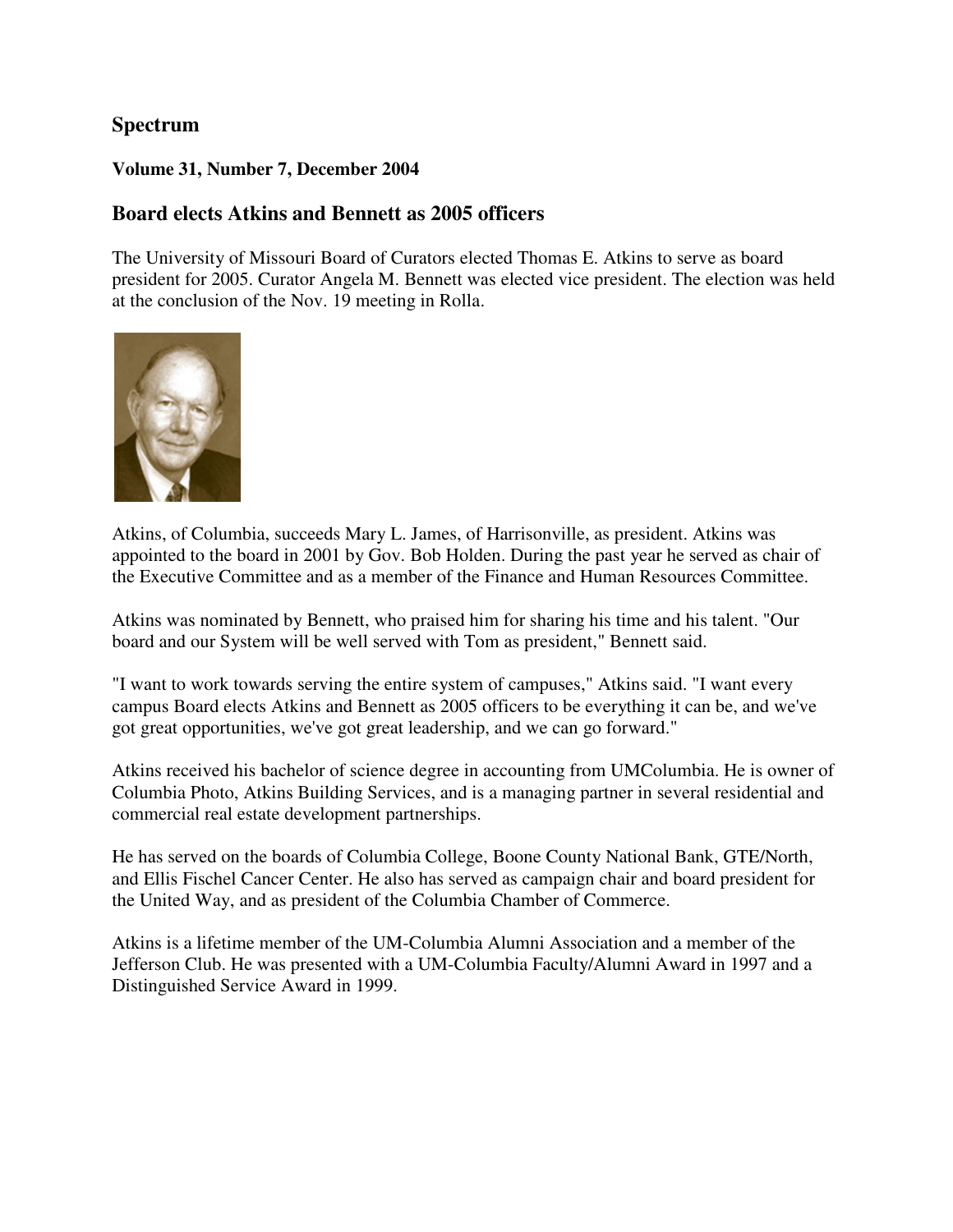

Bennett, of Kansas City, was appointed to the board in 2001 by Gov. Holden. She has served on the Executive Committee and the Academic and Student Affairs Committee this past year.

Bennett was nominated by Curator Sean McGinnis. She received two bachelor of arts degrees in political science and in radio, TV and film, as well as a juris doctorate, all from UM-Kansas City. She currently serves as Director of the U.S. Department of Education's Office of Civil Rights, Kansas City.

She is a member of the American Bar Association, the Missouri Bar Association, the Jackson County Bar Association and the Association for Women Lawyers of Greater Kansas City.

Bennett has received numerous honors, including the UM-Kansas City Alumni Achievement Award in the field of Law and the Mid- Continent Council of Girl Scouts' Woman of Achievement Award. She also received the Service Award from the UM-Kansas City Law Foundation.

# **Floyd recommends limited educational fee increase next year**

University of Missouri President Elson S. Floyd focused on access and affordability in his report to the Board of Curators at the Nov. 18 meeting in Rolla. Floyd told the board that he will recommend a limited educational fee increase for the 2005-06 academic year.

Floyd said the recommended increase would be no more than 3.5 percent and would be the minimum needed to sustain the quality of the University's academic programs, while minimizing the impact on students.

"I believe that setting next year's educational fees at 3.5 percent or less will send a very strong signal of our intention to keep fees as low as possible, consistent with prudent financial management of the University and the preservation of the quality of the academic enterprise," Floyd said.

The board typically approves educational fee increases in the spring. Floyd will make his final recommendation at that time.

"I have concluded that we simply Floyd recommends limited educational fee increase next year must do all that we can to keep the next educational fee increase as low as we possibly can, in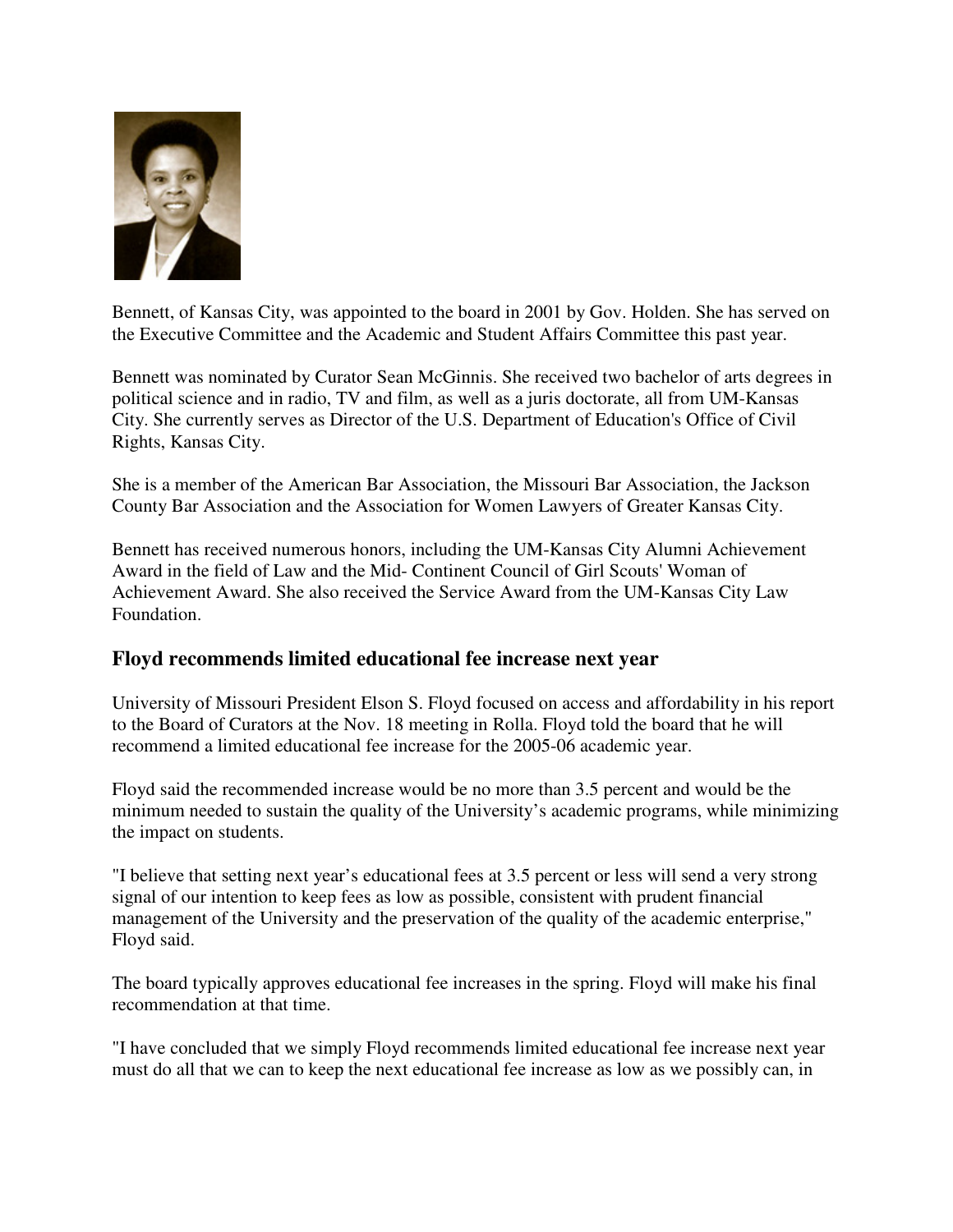line with the cost of inflation," Floyd said. "To enable students and their families to plan ahead, I believe we should signal our intention as early as possible."

Floyd noted that the past year marked the first time student fees accounted for a higher percentage of the University's operating budget than did state appropriations. Public universities rely primarily on a combination of state support and student fees. When income derived from one falls, the other must rise in order to balance the budget. Educational fees increased 7.5 percent for the current academic year.

In addition to educational fees, Floyd noted the other key component to accessibility and affordability is student financial aid. "Many students are taking on larger debt loads in order to make up the difference between financial aid and the cost of their education," he said. "We have invested millions of dollars in student financial aid programs to insure that students have the ability to go to the University of Missouri, and, once enrolled, have the means to stay in school until they graduate."

Approximately three out of every four University of Missouri students receive some form of financial aid, Floyd noted. The University recently set aside \$4 million in strategic funding to support 266 new need-based student scholarships.

Floyd said there are signs that students and families continue to recognize the value of public higher education. Enrollment has remained constant at the University, with more than 62,000 students enrolled for the fall 2004 semester. Average ACT scores for entering freshmen continue to exceed the national average, and undergraduate retention and graduation rates are both favorable.

"We must always be mindful of the sacrifices that students and families make to attend the University of Missouri. We must do all that we can to keep education within the reach of all Missourians," Floyd said.

# **University of Missouri briefs**

### **Rolla professor inducted into National Academy of Engineering**

Delbert Day, curators' professor emeritus of ceramic engineering in the materials science and engineering department at UM-Rolla, was inducted into the National Academy of Engineering in October. He is the first faculty member of the University of Missouri System to achieve this honor.

Day was recognized for discovering and developing radiotherapeutic glass spheres that are used to treat liver cancer, among other medical applications. As a member of the academy, Day may be called on by the federal government to research issues involving his area of specialty.

After receiving his bachelor's degree in ceramic engineering from UM-Rolla in 1958, Day received a master's degree in 1960 and a doctorate in ceramic technology in 1961, both from Pennsylvania State University. Day has been a member of the UM-Rolla faculty since 1961.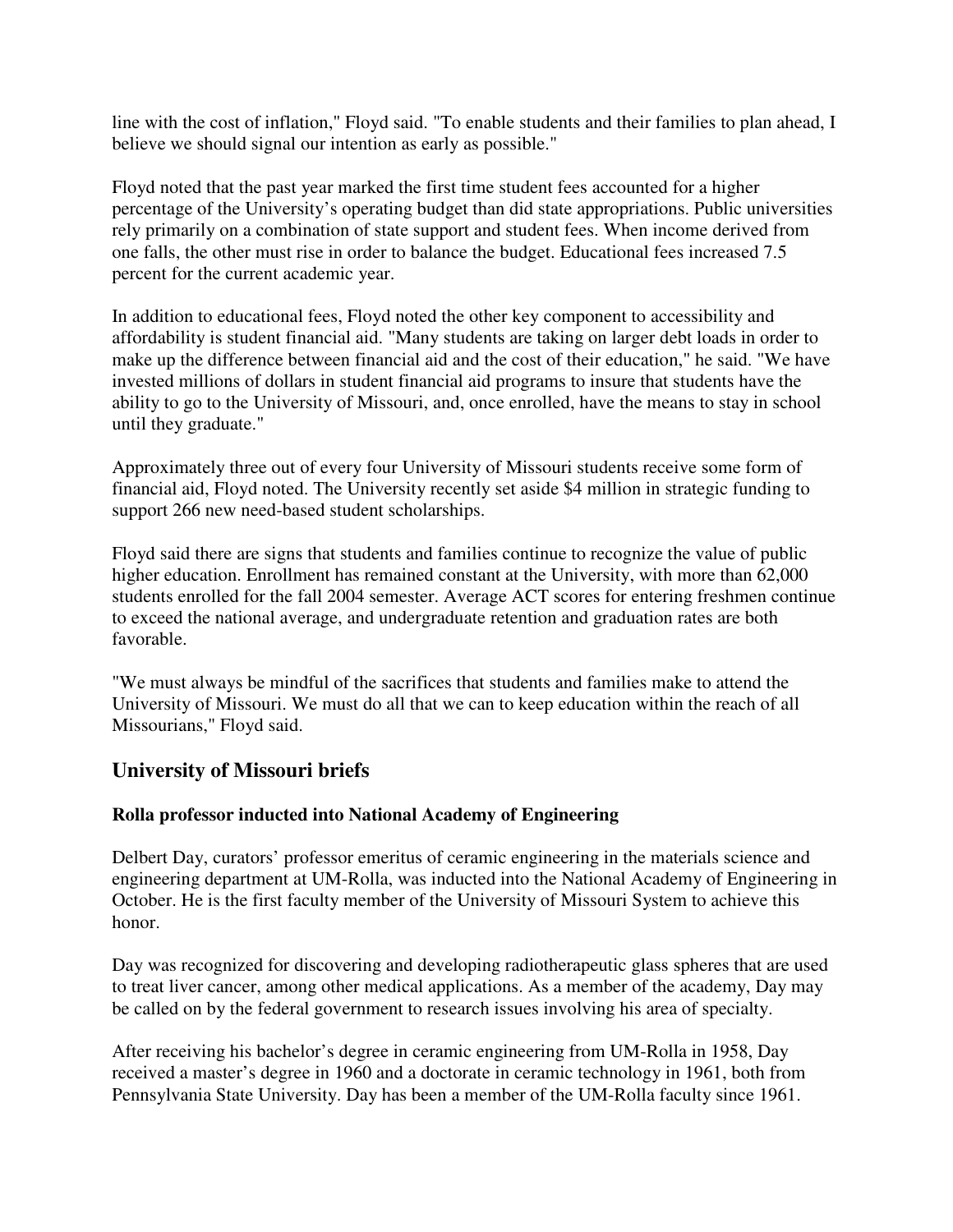Day is co-founder of Mo-Sci Corp. in Rolla, which manufactures specialty glass products used in the transportation, electronics, sporting goods, aerospace and health care industries. He currently serves as chairman and chief executive officer.

### **Turner honored with resolution**

UM Executive Vice President Ronald J. Turner was honored with a resolution approved by the UM Board of Curators at the Nov. 19 meeting in Rolla. Turner will retire Dec. 31, 2004.

Turner earned master's and doctoral degrees in speech from UM-Columbia. He later became associate dean for continuing education- extension at UM-St. Louis in 1977 and was named assistant to the president of the University in 1985.

In 1993 Turner became vice president for University outreach and director of cooperative extension, and in 1998 was named executive vice president.

#### **Porter receives Pacheco Academic Leadership Award**

UM-Columbia School of Nursing Dean Rosemary T. Porter received the Manuel T. Pacheco Academic Leadership Award in September at the Leadership Development Program dinner.

Porter received a diploma in nursing from St. Mary's School of Nursing, Milwaukee, Wis. She received a BSN and an M.A. in nursing service administration from the University of Iowa, Iowa City, and a doctorate in administration of higher education from UM-Columbia. She has been a faculty member at UM-Columbia since 1975.

The award is presented to an academic administrator who exemplifies outstanding academic leadership at the University of Missouri, going beyond the call of duty to serve his/her constituents.

#### **Board names distinguished and curators' professors**

The UM Board of Curators approved the appointments of a curators' professor at UM-St. Louis and a curators' professor and distinguished teaching professor at UM-Rolla.

Richard Wright, professor of criminology and criminal justice, was designated a curators' professor at UM-St. Louis. Richard Brow, professor of ceramic engineering, was named a curators' professor at UM-Rolla. Abdeldjelil ("DJ") Belarbi, professor of civil engineering, was named a distinguished teaching professor at UM-Rolla.

The appointees will each receive a \$10,000 annual stipend as long as they hold their respective positions. The appointments are effective Jan. 1, 2005.